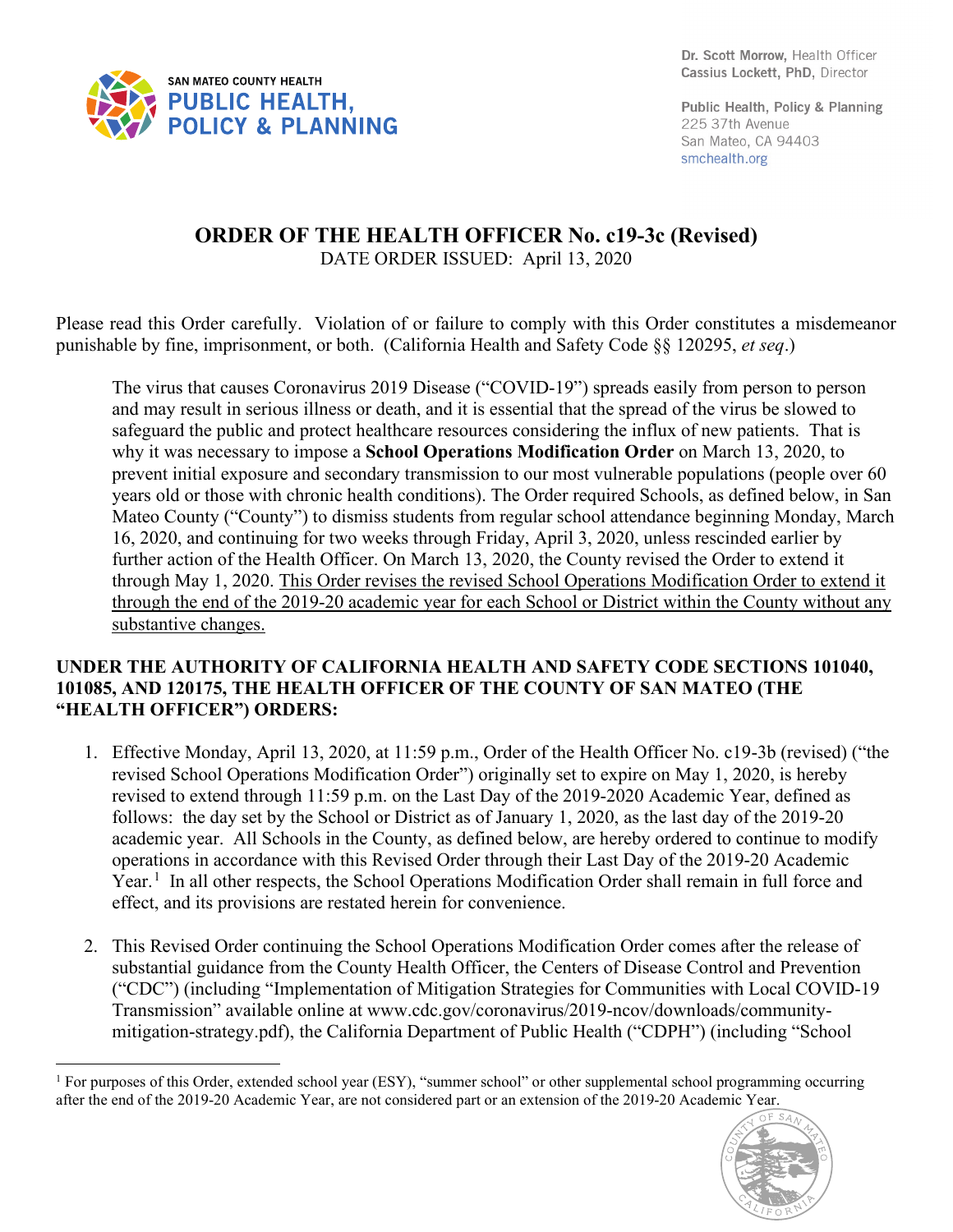

Guidance on Novel Coronavirus or COVID-19" available online at

[https://www.cdph.ca.gov/Programs/CID/DCDC/CDPH%20Document%20Library/School%20Guidance](https://www.cdph.ca.gov/Programs/CID/DCDC/CDPH%20Document%20Library/School%20Guidance_ADA%20Compliant_FINAL.pdf) [\\_ADA%20Compliant\\_FINAL.pdf\)](https://www.cdph.ca.gov/Programs/CID/DCDC/CDPH%20Document%20Library/School%20Guidance_ADA%20Compliant_FINAL.pdf), and other public health officials around the world. The prior guidance included recommendations to consider if student dismissal from regular School attendance is warranted and length of time based on the risk level within the specific community as determined by the local public health officer. The Health Officer has concluded based on an assessment of current conditions that the School Operations Modification Order should be extended. To the extent that the CDC or CDPH updates guidance and/or conditions change, the Health Officer may modify or rescind this Order.

- 3. This Revised Order is issued based on scientific evidence and best practices as currently known and available to prevent the spread of the virus that causes COVID-19 specifically, as well as best practices as currently known and available to protect vulnerable members of the public from avoidable risk of serious illness or death resulting from exposure to COVID-19. The age, condition and health of a significant portion of the population of the County places it at risk for serious health complications, including death, from COVID-19. Although most individuals who contract COVID-19 do not become seriously ill, persons with mild symptoms and asymptomatic persons with COVID-19 may place other vulnerable members of the public at significant risk. This is especially true as some individuals who contract the COVID-19 virus have no symptoms or have mild symptoms, which means they may not be aware they carry the virus. Because even persons without symptoms can transmit the COVID-19 virus, and because evidence shows the disease is easily spread, dismissal of students from regular School attendance can result in preventable transmission of the virus.
- 4. This Revised Order is issued in light of the existence of 701 cases of COVID-19 in the County, including 21 deaths, as of 9:00 a.m. on April 13, 2020, and a significant number of assumed cases of community transmission. Testing capacity for COVID-19 remains limited. This Order is necessary to slow the rate of spread of COVID-19 while further data becomes available.
- 5. This Revised Order is issued to prevent circumstances often present in Schools that may exacerbate the spread of COVID-19, such as: (a) students may be asymptomatic; (b) the prolonged time period in which large numbers of students are in close proximity; (c) the difficulty in tracing exposure when large numbers of students attend the same School; and (d) the inability to ensure that students follow adequate hygienic and social distancing practices.
- 6. This Revised Order is issued in accordance with, and incorporates by reference, the March 19, 2020 State of California Executive Order N-33-20, the March 18, 2020 State of California Executive Order N-30-20, the March 16, 2020 Order of the Health Officer No. c19-3, the March 13, 2020 State of California Executive Order N-26-20, the March 12, 2020 State of California Executive Order N-25-20, the March 4, 2020 Proclamation of a State of Emergency issued by Governor Gavin Newsom, the March 3, 2020 Proclamation by the Director of Emergency Services Declaring the Existence of a Local Emergency in the County, the March 3, 2020 Declaration of Local Health Emergency Regarding Novel Coronavirus 2019 (COVID-19) issued by the Health Officer, the March 10, 2020 Resolution of the Board of Supervisors of the County of San Mateo Ratifying and Extending the Declaration of a Local Health Emergency.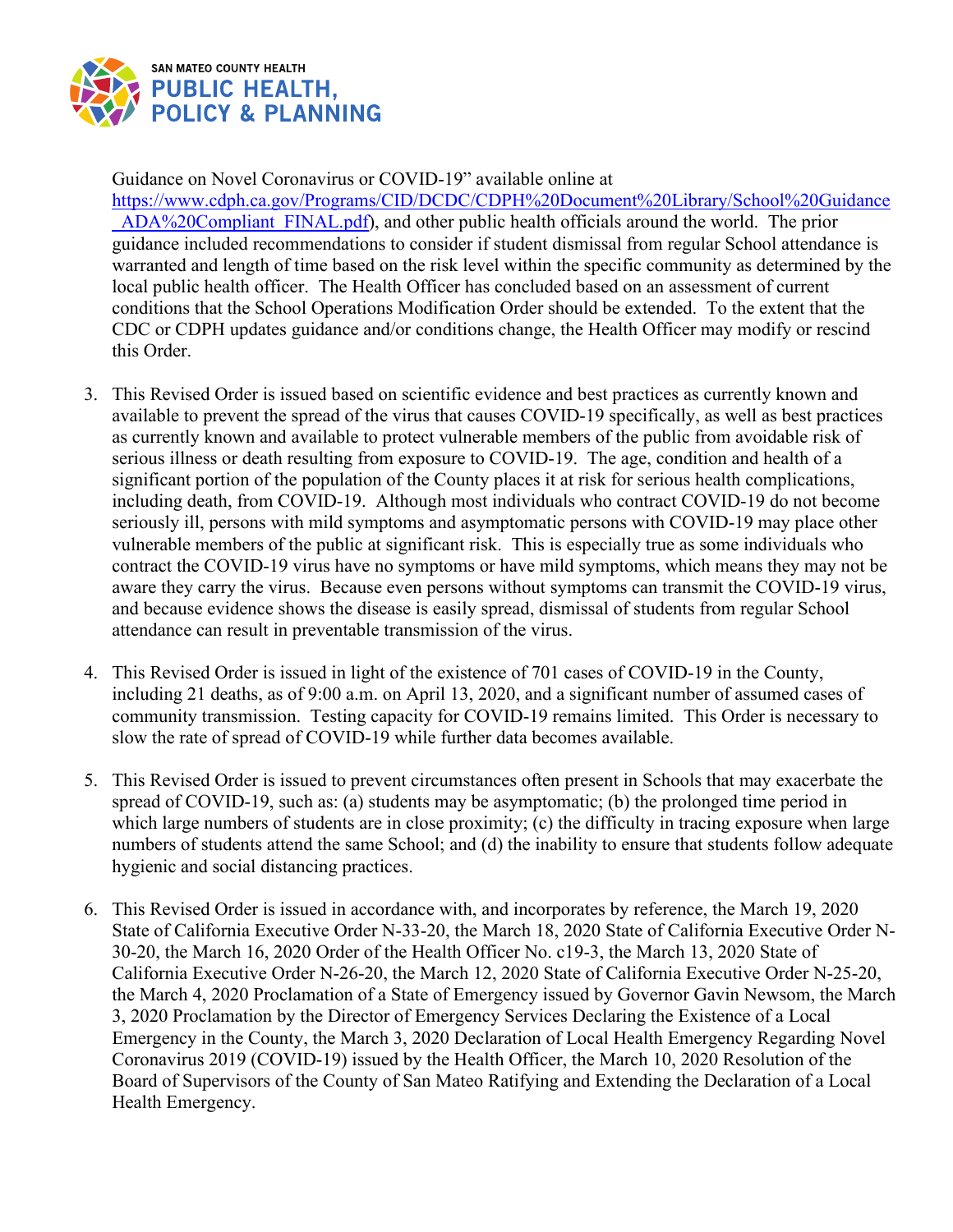

- 7. The Health Officer will continue to assess the quickly evolving situation and may, at any time or from time to time, modify or extend this Revised Order, or issue additional orders related to COVID-19.
- 8. Definitions:
	- a. "School" is any public (including charter) or private institution that educates students in transitional kindergarten through  $12<sup>th</sup>$  grade operated within the County, regardless of size, but shall not include home schooling. "School" includes Adult Schools operated by School Districts and programs for Special Education students up to age 22.
	- b. For public schools, "School District" is a local education agency directed by an elected local board of education that exists primarily to operate public schools.
- 9. All School-sponsored and School-related activities, including but not limited to clubs, sports, dramatic and musical productions, fairs, exhibitions, academic and/or athletic competitions, should be canceled or postponed for the duration of this Revised Order and any extension of this Order.
- 10. Schools and School Districts are encouraged to implement at-home learning models, including but not limited to online learning if feasible. School facilities may remain open to staff for the purposes of performing tasks deemed essential or necessary by the School or School District and providing limited and special services (including but not limited to school meals) to students as deemed appropriate by the School and/or School District.
- 11. Parents and legal guardians are ordered to take reasonable measures to ensure that students who are not in School as a result of this Revised Order are following recommended guidelines for preventing the transmission of the virus, including social distancing. Students of all ages should be prevented from congregating and engaging in group activities during the pendency of this Revised Order to assist in efforts to prevent transmission of COVID-19.
- 12. Pursuant to Government Code sections 26602 and 41601 and Health and Safety Code section 101029, the Health Officer requests that the Sheriff and all chiefs of police in the County ensure compliance with and enforce this Revised Order.
- 13. This Revised Order extends the revised School Operations Modification Order that went into effect on March 26, 2020, will continue to be in effect through 11:59 p.m. on the Last Day of the 2019-2020 Academic Year, or until it is earlier rescinded, superseded, or amended in writing by the Health Officer or by the State Public Health Officer.
- 14. Copies of this Revised Order shall promptly be: (1) posted on the San Mateo County Office of Education website (available at https://www.smcoe.org/); (2) posted on the County Public Health Department website (available at https://www.smchealth.org/); and (3) provided to any member of the public requesting a copy of this Revised Order. In addition, every School that is impacted by this